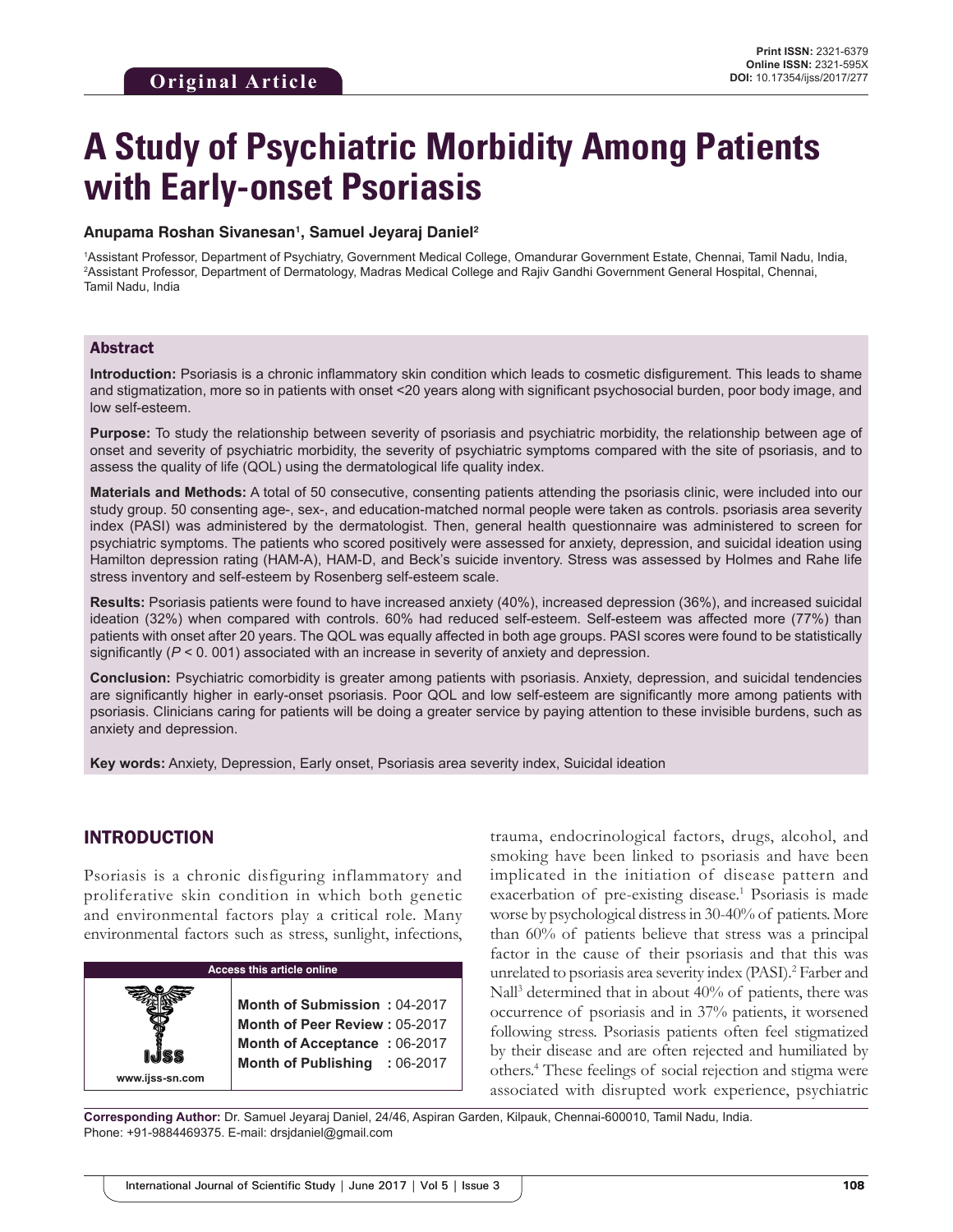help-seeking, and alcohol consumption.<sup>5</sup> Early-onset psoriasis (psoriasis with onset <40 years) has been associated with more severe and recurrent course. Early-onset psoriasis is also more frequently associated with psychosocial factors such as stress and alcohol consumption.<sup>6</sup>

Recently, psychological intervention has also proved to be a valuable adjunct to normal dermatological treatment, resulting in early improvement in majority of patients by Coopre *et al.*<sup>7</sup> Since there are not many studies supporting this observation, more prospective clinico-epidemiological studies using appropriate psychometric instruments for assessing the quality of life (QOL) are required for better understanding of disease burden. The purpose of this study was to assess the QOL and psychiatric morbidity of patients, including suicidal ideation and the role of stress on psoriasis, and to provide an early psychological intervention in adjunct to dermatological treatment for good outcome.

## **Purpose**

### *Primary objective*

To study the psychiatric comorbidity in patients with early-onset psoriasis as compared with normal control groups

### *Secondary objectives*

- 1. To study the relationship between severity of psoriasis and psychiatric morbidity.
- 2. To study the relationship between age of onset and severity of psychiatric morbidity.
- 3. To study the severity of psychiatric symptoms compared with the site of psoriasis.
- 4. To study the relationship between the sociodemographic profile and psychiatric morbidity.

# MATERIALS AND METHODS

This was a case-control study conducted in the outpatient clinic of the Department of Dermatology, Madras Medical College, Chennai, a tertiary care hospital in Tamil Nadu. The period of study was from September 2013 to November 2013. This study was approved by the Institutional Ethical Committee. All participants (both patients and control group) gave informed consent for participation in written form. For those who were illiterate, consent form was read to them and they were requested to put their thumb impression if they consent for participation. The inclusion criteria were psoriasis vulgaris patients confirmed by a dermatologist, age of onset psoriasis <40 years, and age of patient at presentation <60 years. The exclusion criteria were age of onset of psoriasis >40 years, patients who have comorbid physical complaints, patients who have severe mental illness, mental retardation, and are uncooperative, and patients who do not have a diagnosis of psoriasis confirmed by a dermatologist.

A total of 50 consecutive, consenting patients attending the psoriasis clinic, Rajiv Gandhi Government Hospital were included into our study group. 50 consenting age-, sex-, and education-matched normal people were taken as controls. PASI was administered by the dermatologist. The study population was administered the semi-structured pro forma. Then, general health questionnaire (GHQ) was administered to screen for psychiatric symptoms. The patients who scored positively were assessed for anxiety, depression, and suicidal ideation using Hamilton depression rating (HAM-A), HAM-D, and Beck's suicide inventory. Stress was assessed by Holmes and Rahe life stress inventory and self-esteem by Rosenberg self-esteem scale. Dermatology life quality index (DLQI) measured the QOL. Chi-square test and correlation analysis were used using the SPSS software.

# RESULTS

Out of the sample of 100, taken for our study,  $36\%$  ( $n = 17$ ) of patients (cases) fell into the age group of 25-35 years. Out of this,  $48\%$  ( $n = 24$ ) were male and  $52\%$  ( $n = 26$ ) were female. 36% (*n* = 18) were homemakers and 22% (*n* = 11) were laborers.  $64\%$  ( $n = 32$ ) were married and  $50\%$  of the patients had completed at least high school. Most of the patients hailed from an upper-lower socioeconomic status (34%,  $n = 17$ ) and 86% ( $n = 43$ ) followed Hinduism. 64%  $(n=32)$  of the patients declared that they did not abuse any substance. 36% of study population had onset of psoriasis at an early age (Table 1).

Hamilton anxiety rating scale is a commonly used scale which measures the severity of a patient's anxiety on the basis of 14 parameters. It was developed by Hamilton in the year 1959. The parameters included are anxious mood, fears, tension, insomnia, somatic complaints, and behavior at the time of interview. In addition to being a diagnostic tool, it is helpful to document the results of pharmacopsychotherapy. Each question is scored from 0 to 4. A score of 0-17 indicates mild anxiety, 18-25 indicates mild to moderate, and 26-30 means moderate to severe. Total

| Table 1: Distribution of age among cases and |  |
|----------------------------------------------|--|
| controls                                     |  |

| Age (years) |            | Group          |             |  |
|-------------|------------|----------------|-------------|--|
|             | Case       | <b>Control</b> | $n$ (%)     |  |
|             | $n$ (%)    | $n$ (%)        |             |  |
| < 18        | 6(12.0)    | 3(6.0)         | 9(9.0)      |  |
| $18 - 25$   | 5(10.0)    | 8(16.0)        | 13 (13.0)   |  |
| 25-35       | 17(34.0)   | 19 (38.0)      | 36(36.0)    |  |
| $35 - 45$   | 13(26.0)   | 14(28.0)       | 27(27.0)    |  |
| >45         | 9(18.0)    | 6(12.0)        | 15(15.0)    |  |
| Total       | 50 (100.0) | 50 (100.0)     | 100 (100.0) |  |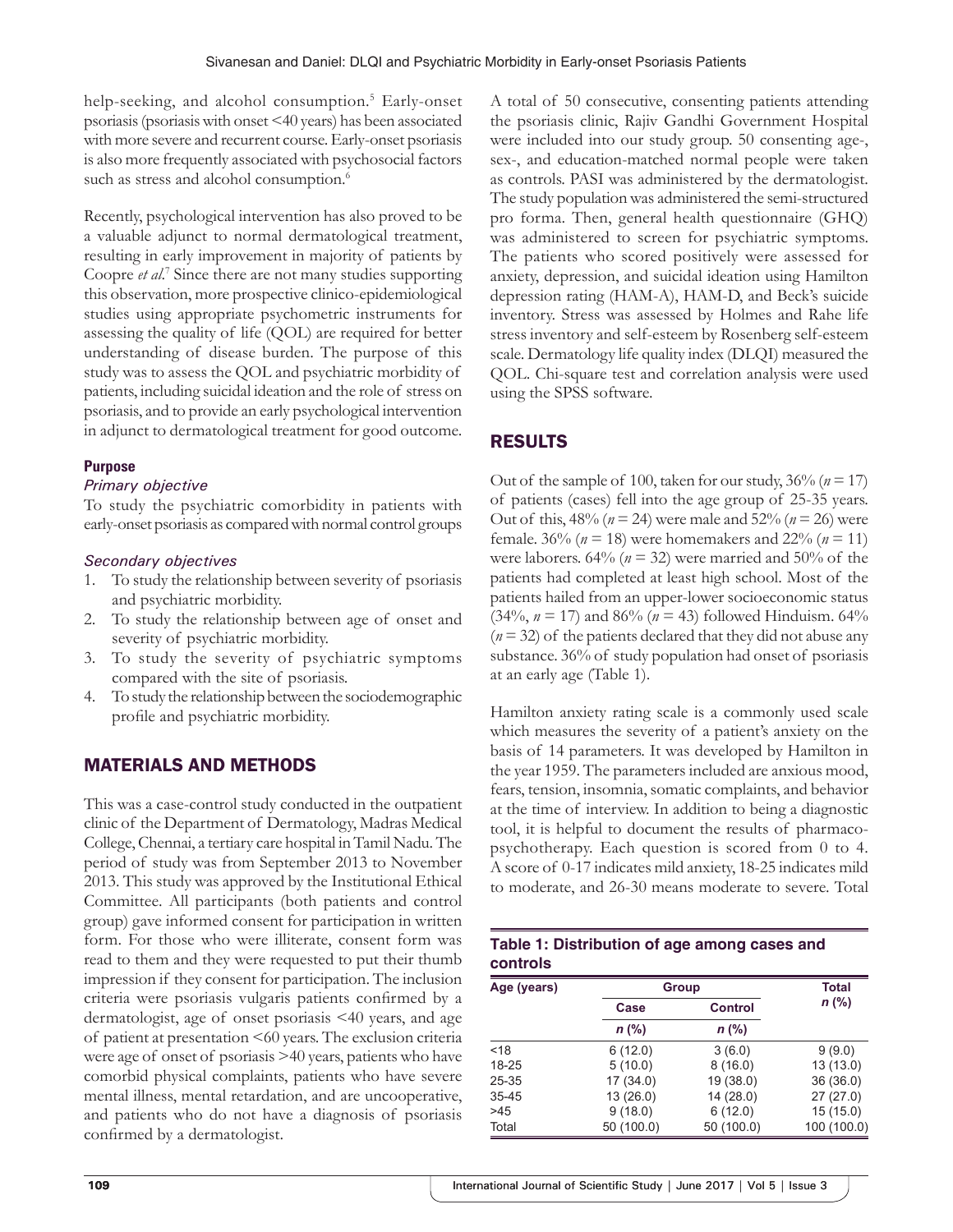scores above 30 are severe anxiety and such scores are very rare. In our study, patients scored significantly  $(P = 0.006)$ higher than controls on HAM-A scale.  $42\%$  ( $n = 21$ ) of patients had mild anxiety and 22% (*n* = 42) had moderate anxiety as compared to 40% ( $n = 20$ ) and 4% ( $n = 2$ ) of controls, respectively (Table 2).

Hamilton rating scale for depression is a 17-item questionnaire, which provides an indication of depression and also guides to assess recovery. It was published originally by Max Hamilton in 1960.8 The questionnaire rates the severity of their depression by probing their mood, feelings of guilt, agitation, insomnia, anxiety, suicidal ideation, somatic symptoms, and weight loss. It contains 17 items to be rated. Each item is scored on a 3-point or 5-point scale. Depending on each item, the total score is then compared to the corresponding descriptor. A score of 0-7 is normal. 10-13 indicates mild depression, 14-17 means mild to moderate, and >17 moderate-to-severe depression. Estimated assessment time is 20 min. In our study, 36% of psoriasis patients ( $n = 18$ ) fulfilled the criteria for moderate depression and  $10\%$  ( $n = 5$ ) for very severe depression. This was significantly  $(P < 0.001)$  higher than the control groups where 16% (*n* = 8) had moderate depression and none had very severe depression (Table 3).

DLQI is a self-reported questionnaire which measures the QOL in the past week. It has ten items. First 2 items cover symptoms and feelings. 3rd and 4th items measure daily activities. Leisure is measured by items 5 and 6,

| Table 2: Anxiety scores among cases and controls |         |                |                                                                               |         |  |  |  |
|--------------------------------------------------|---------|----------------|-------------------------------------------------------------------------------|---------|--|--|--|
| <b>HAM-A score</b>                               | Group   |                | Total                                                                         | P-value |  |  |  |
|                                                  | Case    | <b>Control</b> | $n$ (%)                                                                       |         |  |  |  |
|                                                  | $n$ (%) | $n$ (%)        |                                                                               |         |  |  |  |
| $\cdots$                                         | 101000  | 001500         | $\mathbf{1}$ $\mathbf{1}$ $\mathbf{1}$ $\mathbf{1}$ $\mathbf{1}$ $\mathbf{1}$ | 0.000   |  |  |  |

| No anxiety | 16(32.0)   | 28(56.0)   | 44 (44.0)   | 0.006 |
|------------|------------|------------|-------------|-------|
| Mild       | 21(42.0)   | 20(40.0)   | 41 (41.0)   |       |
| Moderate   | 11(22.0)   | 2(4.0)     | 13(13.0)    |       |
| Severe     | 2(4.0)     | 0(0.0)     | 2(2.0)      |       |
| Total      | 50 (100.0) | 50 (100.0) | 100 (100.0) |       |

HAM‑A: Hamilton anxiety rating scale

## **Table 3: Depression scores among cases and controls**

| <b>HAM-D score</b> |            | Group      |             | P-value |  |
|--------------------|------------|------------|-------------|---------|--|
|                    | Case       | Control    | $n$ (%)     |         |  |
|                    | $n$ (%)    | $n$ (%)    |             |         |  |
| No depression      | 8(16.0)    | 28(56.0)   | 36(36.0)    | < 0.001 |  |
| Mild               | 12(24.0)   | 12(24.0)   | 24(24.0)    |         |  |
| Moderate           | 18 (36.0)  | 8(16.0)    | 26(26.0)    |         |  |
| Severe             | 7(14.0)    | 2(4.0)     | 9(9.0)      |         |  |
| Very severe        | 5(10.0)    | 0(0.0)     | 5(5.0)      |         |  |
| Total              | 50 (100.0) | 50 (100.0) | 100 (100.0) |         |  |

HAM‑D: Hamilton depression rating scale

problems in work and school indicated by item 7, and personal relationships by items 8-10 scores treatmentrelated issues. Each item is scored on a 4-point scale, higher scores indicating greater impairment in the QOL. The maximum score is 30 and minimum score 0. Scale is attached in the annexure. The DLQI is useful for adults in patients over age 16. In our study, psoriasis was observed to have a significantly larger  $(P < 0.001)$  effect on the QOL. DLQI scores revealed that psoriasis had very large effect on  $26\%$  ( $n = 13$ ) of patients and extremely large effect on 18% ( $n = 9$ ) of patients. There was no effect on 46% ( $n = 18$ )  $=$  23) and 42% ( $n = 21$ ) of the control group (Table 4).

Beck's suicide intent scale was developed by Beck *et al.* in 1979. It is a questionnaire administered by an interviewer, containing 21 items. It measures a patient's current intensity of a particular behavior and plans to commit suicide on that day of the interview. Each item has 3 options graded from 0 to 2. Total score ranges from 0 to 38. The Beck's suicide intent scale comprises five screening items. 3 items evaluated the wish to live or die and two items, the desire to attempt suicide. 14 additional items are administered if any respondent reports a desire to commit suicide. In our study, "desire to be dead" was expressed by 32% (*n* = 16) of psoriatic patients. This was significantly  $(P \leq 0.001)$ higher than control group  $(4\%, n = 2)$  (Table 5).

Rosenberg self-esteem questionnaire is a scale devised for estimating the self-esteem of a patient. It was devised by Rosenberg in the year 1965.<sup>9</sup> It is a 10-item scale that measures global self-worth by measuring both positive and

| Table 4: Distribution of DLQI among cases and |  |
|-----------------------------------------------|--|
| <b>controls</b>                               |  |

| <b>DLQI</b> score      |            | Group          | Total       | P-value |  |
|------------------------|------------|----------------|-------------|---------|--|
|                        | Case       | <b>Control</b> | $n$ (%)     |         |  |
|                        | $n$ (%)    | $n$ (%)        |             |         |  |
| No effect              | 4(8.0)     | 23(46.0)       | 27(27.0)    | < 0.001 |  |
| Small                  | 10(20.0)   | 21(42.0)       | 31(31.0)    |         |  |
| Moderate               | 14 (28.0)  | 6(12.0)        | 20(20.0)    |         |  |
| Very large             | 13(26.0)   | 0(0)           | 13 (13.0)   |         |  |
| <b>Extremely large</b> | 9(18.0)    | 0(0)           | 9(9.0)      |         |  |
| Total                  | 50 (100.0) | 50 (100.0)     | 100 (100.0) |         |  |

DLQI: Dermatological life quality index

### **Table 5: Suicidal ideations among cases and controls**

| <b>Beck's suicide</b> |            | Total<br>Group |             | P-value |  |
|-----------------------|------------|----------------|-------------|---------|--|
| inventory             | Case       | <b>Control</b> | $n$ (%)     |         |  |
|                       | $n$ (%)    | $n$ (%)        |             |         |  |
| No                    | 34 (68.0)  | 48 (96.0)      | 82 (82.0)   | < 0.001 |  |
| Yes                   | 16(32.0)   | 2(4.0)         | 18(18.0)    |         |  |
| Total                 | 50 (100.0) | 50 (100.0)     | 100 (100.0) |         |  |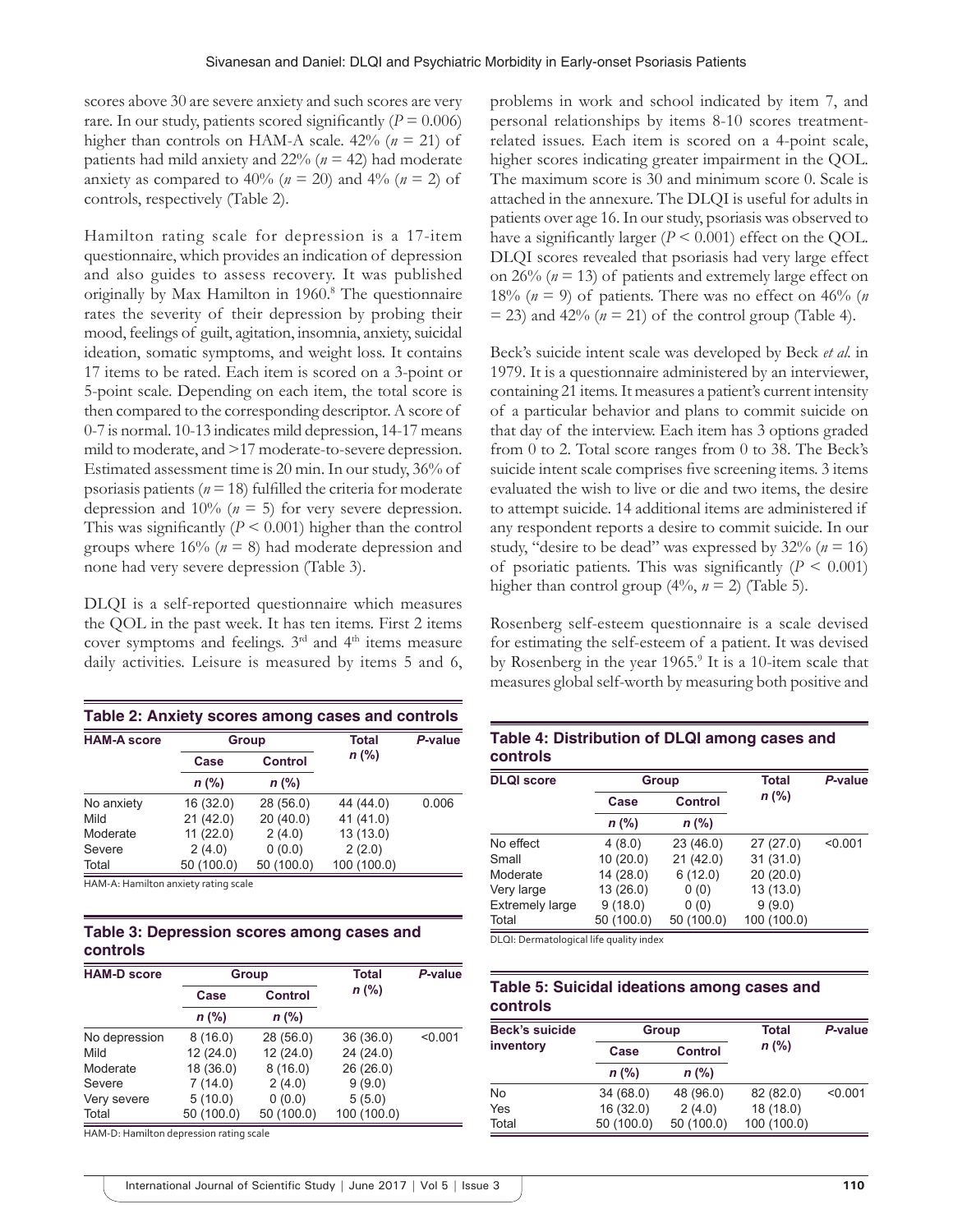negative feelings about self. All items are answered using a 4-point Likert scale format ranging from strongly agree to strongly disagree. Items 2, 5, 6, 8, and 9 are reversely scored. Higher scores indicate higher self-esteem. In our study, with respect to self-esteem, 60% (*n* = 30) of patients had a poor self-esteem, which is significantly higher  $(P < 0.001)$  than control groups. Only 26% (*n* = 13) of control groups had lowered self-esteem (Table 6).

Holmes and Rahe stress scale was developed by the psychiatrists Thomas Holmes and Richard Rahe by examination of records of over 5000 medical patients to find out whether stressful events might cause illness.10 It comprises 43 life events. These are based on relative scores. Here, the number of life changing units that apply to events in the previous 1 year is calculated and the final score would be given, which indicates a rough estimates of how stress affects health. This scale is applicable to adults. In our study, Holmes and Rahe stress scale scores indicated that 54% ( $n = 27$ ) had moderate stress which was significantly  $(P < 0.001)$  higher than control groups where only 10% (*n* = 5) had moderate stress (Table 7).

GHQ was devised by Goldberg and has been translated in 38 languages, thus standing a testimony for its validity and reliability. It is a screening tool to detect those at risk or those who are having psychiatric illnesses, such as anxiety, depression, or somatic symptoms. It is available in different versions such as 12, 28, 30, or 60 items. Each item is scored from 0 to 3 for 4 responses such as not at all, no more than usual, rather more than usual, and much more than usual. In for the version containing 12 items, caseness threshold is 3. In our study on GHQ, there was a significant  $(P = 0.043)$  increase in psychiatric symptoms with increase in PASI score (Table 8).

| Table 6: Self-esteem among cases and controls |              |                |             |         |  |  |  |
|-----------------------------------------------|--------------|----------------|-------------|---------|--|--|--|
| <b>Rosenberg</b>                              | <b>Group</b> |                | Total       | P-value |  |  |  |
| self-esteem scale                             | Case         | <b>Control</b> | $n$ (%)     |         |  |  |  |
|                                               | $n$ (%)      | $n$ (%)        |             |         |  |  |  |
| < 15                                          | 30(60.0)     | 13(26.0)       | 43 (43.0)   | < 0.001 |  |  |  |
| $15 - 25$                                     | 20(40.0)     | 37(74.0)       | 57 (57.0)   |         |  |  |  |
| Total                                         | 50 (100.0)   | 50 (100.0)     | 100 (100.0) |         |  |  |  |

| Table 7: Stress among cases and controls |            |            |              |         |  |  |  |
|------------------------------------------|------------|------------|--------------|---------|--|--|--|
| <b>Stress</b>                            |            | Group      | <b>Total</b> | P-value |  |  |  |
|                                          | Case       | Control    | $n$ (%)      |         |  |  |  |
|                                          | $n$ (%)    | $n$ (%)    |              |         |  |  |  |
| Mild                                     | 18 (36.0)  | 41 (82.0)  | 59 (59.0)    | < 0.001 |  |  |  |
| Moderate                                 | 27(54.0)   | 5(10.0)    | 32(32.0)     |         |  |  |  |
| Severe                                   | 5(10.0)    | 4(8.0)     | 9(9.0)       |         |  |  |  |
| Total                                    | 50 (100.0) | 50 (100.0) | 100 (100.0)  |         |  |  |  |

PASI is the most commonly used measures of psoriasis severity. For computing PASI scores, the four main areas assessed are the head corresponding to 10%, trunk corresponding to 20%, upper extremities corresponding to 30%, and lower extremities corresponding to 40% of total body surface area. The maximum score is 72. Studies also show an inverse relationship between psoriasis and QOL. In our study, an increase in PASI scores was found to be significantly  $(P \le 0.001)$  associated with an increase in the severity of anxiety. Of the individuals who had a PASI of more than five, 33.  $3\%$  ( $n = 5$ ) had mild anxiety, 46. 7% (*n* = 7) had moderate anxiety as measured on the HAM-A (Table 9). Increase in PASI was also found to be significantly associated with the severity of depression  $(P < 0.001)$  on the HAM-D scale. About 30% of patients  $(n=3)$  who had mild depression had PASI score <3.48%  $(n = 12)$  of patients who had moderate depression fell into the group to 3-5. Out of the patients who had PASI >5, 33% (*n* = 5) has severe depression (Table 10). High PASI score was associated with significant number of individuals

| <b>Table 8: GHQ versus PASI</b> |           |                   |            |              |         |
|---------------------------------|-----------|-------------------|------------|--------------|---------|
| <b>GHQ</b>                      |           | <b>PASI score</b> |            | <b>Total</b> | P-value |
| score                           | <3        | $3 - 5$           | >5         | $n$ (%)      |         |
|                                 | $n$ (%)   | $n$ (%)           | $n$ (%)    |              |         |
| $11 - 12$                       | 4(40.0)   | 5(20.0)           | 0(0.0)     | 9(18.0)      | 0.043   |
| >15                             | 6(60.0)   | 17 (68.0)         | 14(93.3)   | 37(74.0)     |         |
| >20                             | 0(0.0)    | 3(12.0)           | 1(6.7)     | 4(8.0)       |         |
| Total                           | 10(100.0) | 25 (100.0)        | 15 (100.0) | 50 (100.0)   |         |

GHQ: General Health Questionnaire, PASI: Psoriasis area severity index

#### **Table 9: HAM‑A versus PASI**

| <b>HAM-A</b> |            | <b>PASI score</b> |            |            | P-value |  |
|--------------|------------|-------------------|------------|------------|---------|--|
| score        | $3$        | $3 - 5$           | >5         | $n$ (%)    |         |  |
|              | $n$ (%)    | $n$ (%)           | $n$ (%)    |            |         |  |
| No anxiety   | 6(60.0)    | 9(36.0)           | 1(6.7)     | 16(32.0)   | < 0.001 |  |
| Mild         | 4(40.0)    | 12(48.0)          | 5(33.3)    | 21(42.0)   |         |  |
| Moderate     | 0(0.0)     | 4(16.0)           | 7(46.7)    | 11(22.0)   |         |  |
| Severe       | 0(0.0)     | 0(0.0)            | 2(13.3)    | 2(4.0)     |         |  |
| Total        | 10 (100.0) | 25 (100.0)        | 15 (100.0) | 50 (100.0) |         |  |

HAM‑A: Hamilton anxiety rating scale, PASI: Psoriasis area severity index

| Table 10: HAM-D versus PASI |                   |                                             |         |           |         |
|-----------------------------|-------------------|---------------------------------------------|---------|-----------|---------|
| <b>HAM-D score</b>          | <b>PASI score</b> |                                             |         | Total     | P-value |
|                             | <3                | $3 - 5$                                     | >5      | n (%)     |         |
|                             | $n$ (%)           | $n$ (%)                                     | $n$ (%) |           |         |
| No depression               | 5(50.0)           | 3(12.0)                                     | 0(0.0)  | 8(16.0)   | < 0.001 |
| Mild                        | 3(30.0)           | 8(32.0)                                     | 1(6.7)  | 12(24.0)  |         |
| Moderate                    | 1(10.0)           | 12(48.0)                                    | 5(33.3) | 18 (36.0) |         |
| Severe                      | 1(10.0)           | 1(4.0)                                      | 5(33.3) | 7(14.0)   |         |
| Very severe                 | 0(0.0)            | 1(4.0)                                      | 4(26.7) | 5(10.0)   |         |
| Total                       |                   | 10 (100.0) 25 (100.0) 15 (100.0) 50 (100.0) |         |           |         |

HAM‑A: Hamilton anxiety rating scale, PASI: Psoriasis area severity index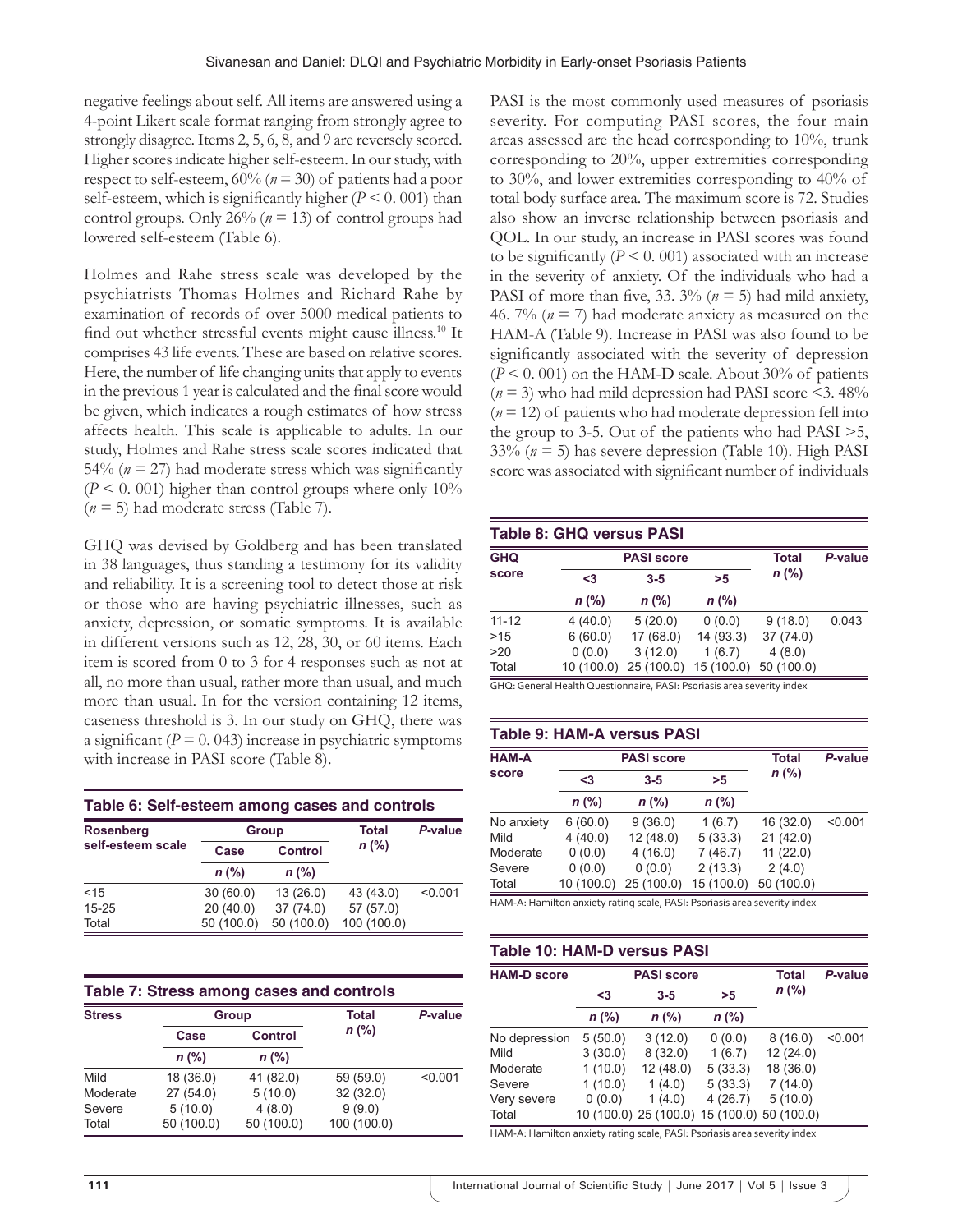$(P = 0.008)$  having suicidal ideation (53.3%,  $n = 8$ ). Of the patients who scored between 3 and 5 on PASI, 52%  $(n = 13)$  had low esteem. There was a significant increase in the severity of psoriasis ( $P = 0.009$ ) as the stress increased. About  $52\%$  ( $n = 13$ ) of patients who had moderate stress felt into PASI score of 3-5 and 66.7% ( $n = 1$ ) had PASI score of more than 5. In our study, relationship between stress and number of relapses revealed that stress was not significantly related to the number of relapses ( $P = 0.662$ ).

The relationship between severity of anxiety and age of onset showed individuals who had psoriasis onset at  $\leq$ 20 years had significant levels of (*P* = 0.067) moderate anxiety ( $n = 7$ , 38.9%) and severe anxiety (5.6%,  $n = 1$ ) compared to those with onset between 20 and 40 years.

In our study, the relationship between DLQI versus age of onset, DLQI was affected in the same way in both  $\leq$ 20 years of age and  $\geq$ 20 years of age (*P* = 0.198). Selfesteem was found to be significantly  $(P = 0.04)$  poor in 77.8% ( $n = 14$ ) patients whose age of onset was <20 years, compared to 50% ( $n = 16$ ) in patients whose age of onset was after 20 years of age.

When screened with GHQ, psoriatic patients scored significantly  $(P = 0.014)$  more than controls. 74% of patients  $(n = 37)$  scored more than 15 on GHQ when compared to 56% ( $n = 56$ ) of normal controls. Distribution of GHQ scores among cases and controls showed that the psoriatic patients scored significantly  $(P = 0.014)$  more than controls. 74% of patients (*n* = 37) scored more than 15 on GHQ when compared to 56% (*n* = 56) of normal controls. Severity of depression among the two age groups revealed that there was no significant difference  $(P = 0.387)$  in the severity of depression among the two groups of patients  $(<20$  and  $>20$  years).

Although relationship between anxiety and educational status was not statistically significant ( $P = 0.078$ ), there was a clear trend of patients with less educational qualification (high school) qualifying for mild (*n* = 23, 51%) and moderate anxiety ( $n = 3$ , 60%). In our study, the relationship between the anxiety and socioeconomic status, 24% of upper-lower socioeconomic status ( $n = 11$ ) qualified for mild anxiety and  $60\%$  ( $n = 3$ ) of patients who qualified for severe anxiety belonged to the lower-middle-class group. The relationship between depression and socioeconomic status showed that 36% of patients  $(n = 9)$  of patients who had moderate depression belonged to the lower middleclass group, though this was not statistically significant  $(P = 0.068)$ .

The relationship between stress and education status revealed 40% of patients ( $n = 15$ ) with moderate anxiety and 100% of patients ( $n = 9$ ) who had severe depression belonged to the high school category. This was statistically significant ( $P = 0.001$ ). The relationship between stress and socioeconomic status showed that the patients belonging to the lower-middle-class group scored significantly  $(P = 0.001)$  high for stress, 47.2% ( $n = 25$ ) having mild stress, 37.8% (*n* = 14) moderate stress, and 33.3% (*n* = 3) severe stress.

# **DISCUSSION**

The primary aim of this study was to assess the psychiatric comorbidity in individuals with psoriasis. It is a well-known fact that psoriasis is a chronic, disfiguring, and often stigmatizing dermatological condition. The course of this illness is often punctuated by remissions or exacerbations. The course of psoriasis has been closely related to the individual's psychological status. Increased levels of stress, anxiety, and depression are a cause for exacerbation or precipitation of psoriasis. On the other hand, severity of psoriasis determines the levels of stress, anxiety, and depression experienced by the patient. Therefore, early recognition and management of psychiatric morbidity are very important for better dermatological management of psoriasis. In an effort to better understand the psychiatric morbidity experienced by patients with psoriasis with early onset (<40 years) and matched healthy controls, we undertook this study.

About 52% of our study populations were female. This is contrary to Indian studies, which have shown a higher prevalence in males by Kaur *et al*. 11 One possible reason for this difference could be the fact that more women, most of them homemakers, seek dermatological services so as to gain societal and familial acceptance. Only two of our patients revealed a family history, which is contrary to the solid scientific evidence base for genetic inheritance of psoriasis by Gudjonsson *et al*. <sup>12</sup> This could possibly reflect the reluctance of our patients to part with intimate details about their family and also their perceptions about this stigmatizing disease.

In an interesting observation, 32% of the married individuals had consistently low PASI scores. Thus, married individuals have less severe form of psoriasis. Our observation of milder psoriasis in married individuals encourages us to speculate whether marital status has a possible etiopathological role to play in psoriasis.

This study has revealed that individuals with psoriasis had higher levels of anxiety, depression, and poorer QOL (as measured by the DLQI), than the matched controls. This anxiety, depression, and stress were associated with lower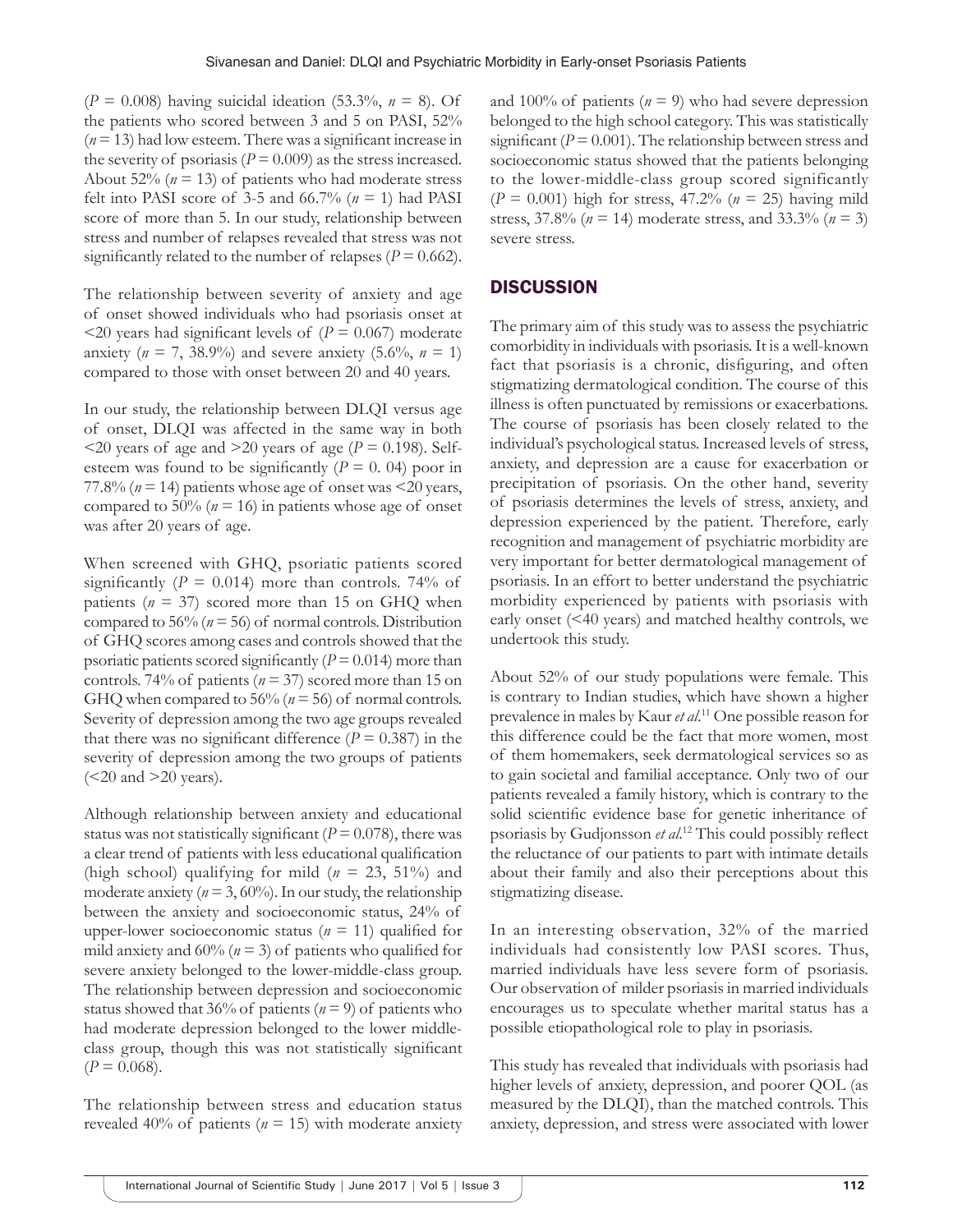socioeconomic status and less education. Stress was also found to be increased in homemakers though it was not the same with other psychiatric morbidities. Devrimci-Ozguven *et al*. <sup>13</sup> had reported no significant difference between patients with psoriasis and control due to a small sample size. Several other studies, Richard *et al.*,<sup>14</sup> however, have reported higher levels of anxiety and depression among individuals with psoriasis.

Previous studies by Kotruljai et al.,<sup>15</sup> reported that individuals with late-onset psoriasis (>40 years) had greater levels of psychological distress, probably representing a greater challenge for the self-confidence of the patients. In this study, we attempted to replicate the above findings by deciding to compare individuals with onset of psoriasis <20 years and those with onset above 20 years.

Individuals with psoriasis onset <20 years, were found to have greater levels of depression and significantly poorer self-esteem as measured on Rosenberg self-esteem scale. The cosmetic disfigurement and changes in selfimage produced by the illness from a very young age are contributing factors for these findings. Studies by Fortune *et al*. 2 have reported that individuals who develop psoriasis at a young age have poor self-confidence, self-image, and greater levels of depression. Individuals with psoriasis onset <20 years of age were more anxious than persons with psoriasis onset >20 years. However, this difference, though not statistically significant, showed a trend toward higher levels of moderate anxiety among the younger group of patients. Surprisingly, these two groups did not differ much on DLQI. Thus, despite having higher levels of anxiety, depression, and lower self-esteem, patients with younger age of onset of psoriasis revealed greater levels of resilience in living with the illness. Another possible speculative explanation for the finding could be that younger individuals are more likely to have integrated the physical changes into their self-image and thereby displaying a greater level of endurance in withstanding the illness.

In the GHQ, all the patients achieved scores which were significantly higher compared to controls. Patients who achieved scores >15 and >20 also scored higher on PASI scale. Individuals with PASI scores between 3-5 and >5 scored significantly higher  $(P = 0.043)$  on the GHQ. This finding coincides with that of the study done by Lena *et al*. 16

Patients with psoriasis had significantly higher anxiety and depression when compared with matched controls. They also had poorer self-esteem, poor QOL, and higher suicidal ideation. These were statistically significant between the two groups. The above findings coincide with the studies done by Gupta *et al*. 17 and Akay *et al*. 18

Other studies investigating the relationship between PLQI and QOL in psoriasis have found a poor correlation.<sup>2,8</sup> Studies by Gupta et al.<sup>16</sup> and Neimer et al.<sup>19</sup> have also found that depression is related to the visibility of psoriatic plaques and the presence of pruritus. In our study, most of the patients had multiple psoriatic lesions on the exposed parts of the body. In spite of this, our patients clearly expressed that their illness did not affect either their social or occupational spheres of life.

An increase in PASI scores significantly correlated with an increase in the numbers of patients experiencing stress. Individuals with PASI scores between three and five and scores >5 mostly expressed difficulties in social and occupational areas. Stress in these patients was related to "reduction in number of get-togethers," "change in acceptance by others," and loss of job on the Holmes and Rahe scale. All these patients perceived stress to be a precipitating factor for their illness. Individuals with more relapses (>5) were found to have higher stress than those with lesser than five relapses. However, this difference was not statistically significant. Interestingly, all individuals with more than five relapses had scored >5 on PASI. These observations clearly underscore the importance of early psychiatric intervention to achieve better dermatological outcomes. Lena *et al*. 12 had hypothesized that individuals with late-onset psoriasis had a greater susceptibility to exogenous factors. This study is not in concordance with the above hypothesis.

# **CONCLUSION**

Psychiatric comorbidity is greater among patients with psoriasis. Anxiety, depression, and suicidal tendencies are significantly higher in early-onset psoriasis. Poor QOL, low self-esteem, and also significantly more among patients with psoriasis. Clinicians caring for patients with psoriasis will be doing a greater service by paying attention to these invisible burdens, such as anxiety and depression. Improving patient's psychological well-being lessens disease burden and increases the QOL. The results of this study should be confirmed by larger, well-defined future studies.

# REFERENCES

- 1. Burden AD, Kirby B. Psoriasis and related disorders. In: Griffiths C, Barker J, Bleiker T, Chalmers R, Creamer D, editors. Rooks Textbook of Dermatology. 9<sup>th</sup> ed., Vol 2. Oxford: Wiley Blackwell; 2016. p. 35.1-35.48.
- 2. Fortune DG, Richards HL, Main CJ, Griffiths CE. What patients with psoriasis believe about their condition. J Am Acad Dermatol 1998;39:196-201.
- 3. Farber EM, Nall ML. The natural history of psoriasis in 5,600 patients. Dermatologica 1974;148:1-18.
- 4. Jobling RG. Psoriasis A preliminary questionnaire study of sufferers' subjective experience. Clin Exp Dermatol 1976;1:233-6.